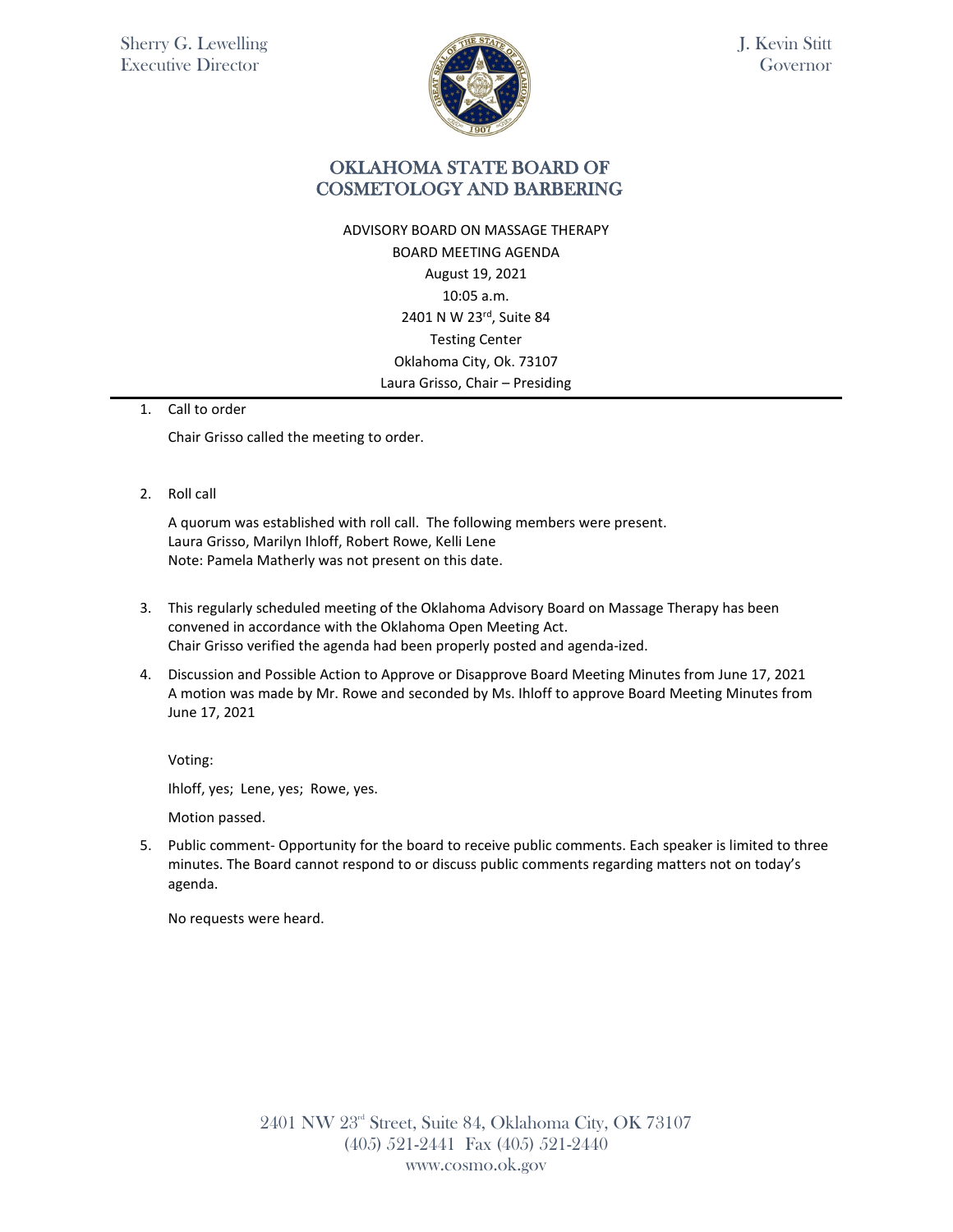Sherry G. Lewelling Executive Director



J. Kevin Stitt Governor

#### OKLAHOMA STATE BOARD OF COSMETOLOGY AND BARBERING

6. Director's Report – Sherry G. Lewelling

Emergency Rule 175:20-5-3.1

Ms. Lewelling read a copy of the Emergency Rule 175:20-5-3.1 that allows renewal of a Massage Therapy license that expired from 3.17.20 to 1.31.2021. she said the agency had sent a notification to all Massage Therapy licensees, as many as 263 were returned to us by the US postal service as undeliverable, meaning we have no way of informing those particular licensees. Ms. Grisso suggested notifying professional organizations such as Massage Therapists of Oklahoma and asking them to put the word out. Ms. Lewelling said that Senator Julie Daniels and Representative Wendy Stearman put this bill together and because they are aware of issues we've dealt with regarding previous legislation, she (Ms. Lewelling) thought they would be helpful and supportive should MTAB decides to submit legislation this year.

7. Rules Committee update –Kelli Lene

Ms. Lene said the committee reviewed the list of crimes that would eliminate a person ability to apply for license in OK. The discussion was to add conspiracy and racketeering to the list as some are crossing state lines which led us to discuss potentially getting background checks from original states on those applying for reciprocity to Oklahoma. Ms. Lewelling said it was her understanding that we can deny licensure to anyone with a crime on that list but cannot deny licensure if the crime is not specifically on that list. AAG Poarch clarified that we cannot specifically deny license but that the Board could review and override that.

8. Discussion and possible action to approve, disapprove, or modify list of disqualifying crimes for rule 175:20-5-7 of the Oklahoma Administrative Code, pursuant to 59 O.S. § 4000.1.

A motion was made by Ms. Ihloff and seconded by Mr. Rowe to approve list of disqualifying crimes for rule 175:20-5-7 of the Oklahoma Administrative Code, pursuant to 59 O.S. § 4000.1.

Voting:

Matherly, yes; Ihloff, yes; Lene, yes; Rowe, yes.

Motion passed.

9. Discussion and possible action to elect officers.

A motion was made by Mr. Rowe and seconded by Ms. Ihloff to nominate Ms. Grisso for chair and Ms. Lene as vice chair for 2021-2022.

Voting:

Matherly, yes; Ihloff, yes; Lene, yes; Rowe, yes.

Motion passed.

2401 NW 23rd Street, Suite 84, Oklahoma City, OK 73107 (405) 521-2441 Fax (405) 521-2440 www.cosmo.ok.gov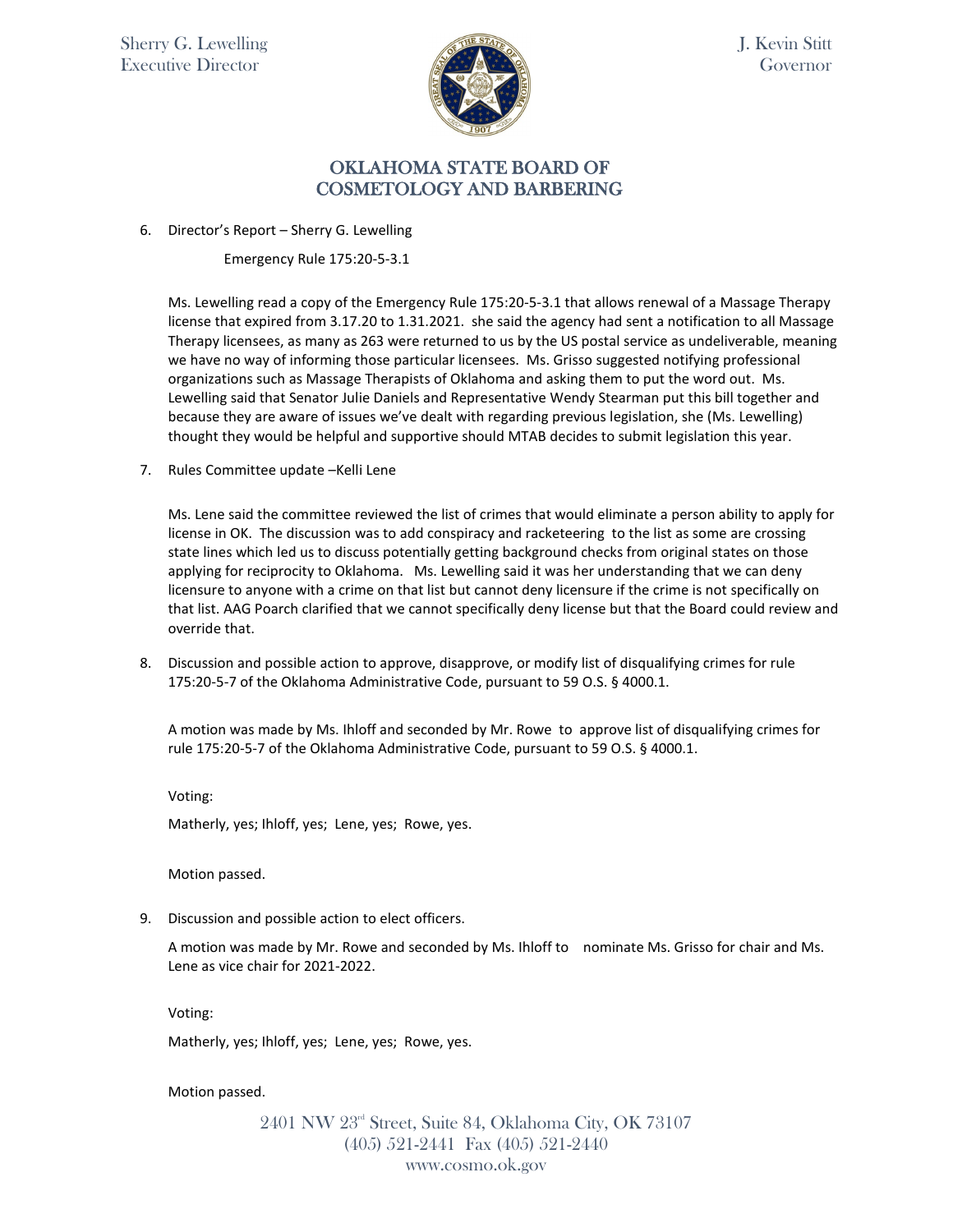

## OKLAHOMA STATE BOARD OF COSMETOLOGY AND BARBERING

10. Discussion and possible action to send a board member to the Federation of State Massage Therapy Boards (FSMTB), Charlotte, NC October  $7<sup>th</sup> - 9<sup>th</sup>$ .

Ms. Lewelling said that FSMTB will pay for one board member to attend and the board will pay for additional.

A motion was made by Ms. Ihloff and seconded by Mr. Rowe to send Ms. Lene to Federation of State Massage Therapy Boards (FSMTB), Charlotte, NC October  $7<sup>th</sup> - 9<sup>th</sup>$ .

Voting:

Matherly, yes; Ihloff, yes; Lene, yes; Rowe, yes. Motion passed.

11. New business which could not have been reasonably foreseen prior to posting of meeting agenda 25 O.S. sec.311 (A)(9)

Ms. Grisso took this opportunity to announce the new rule book that will be coming out, rules effective on August 26, 2021, the new emergency rule discussed earlier will be included by insert.

12. Board adjournment

Chair Grisso adjourned the meeting.

Laura Grisso, Chair \_\_\_\_\_\_\_\_\_\_\_\_\_\_\_\_\_\_\_\_

| Marilyn Ihloff |
|----------------|
|----------------|

Robert Rowe \_\_\_\_\_\_\_\_\_\_\_\_\_\_\_\_\_\_\_\_\_\_\_\_\_\_

Kelli Lene\_\_\_\_\_\_\_\_\_\_\_\_\_\_\_\_\_\_\_\_\_\_\_\_\_\_\_\_\_

2401 NW 23rd Street, Suite 84, Oklahoma City, OK 73107 (405) 521-2441 Fax (405) 521-2440 www.cosmo.ok.gov